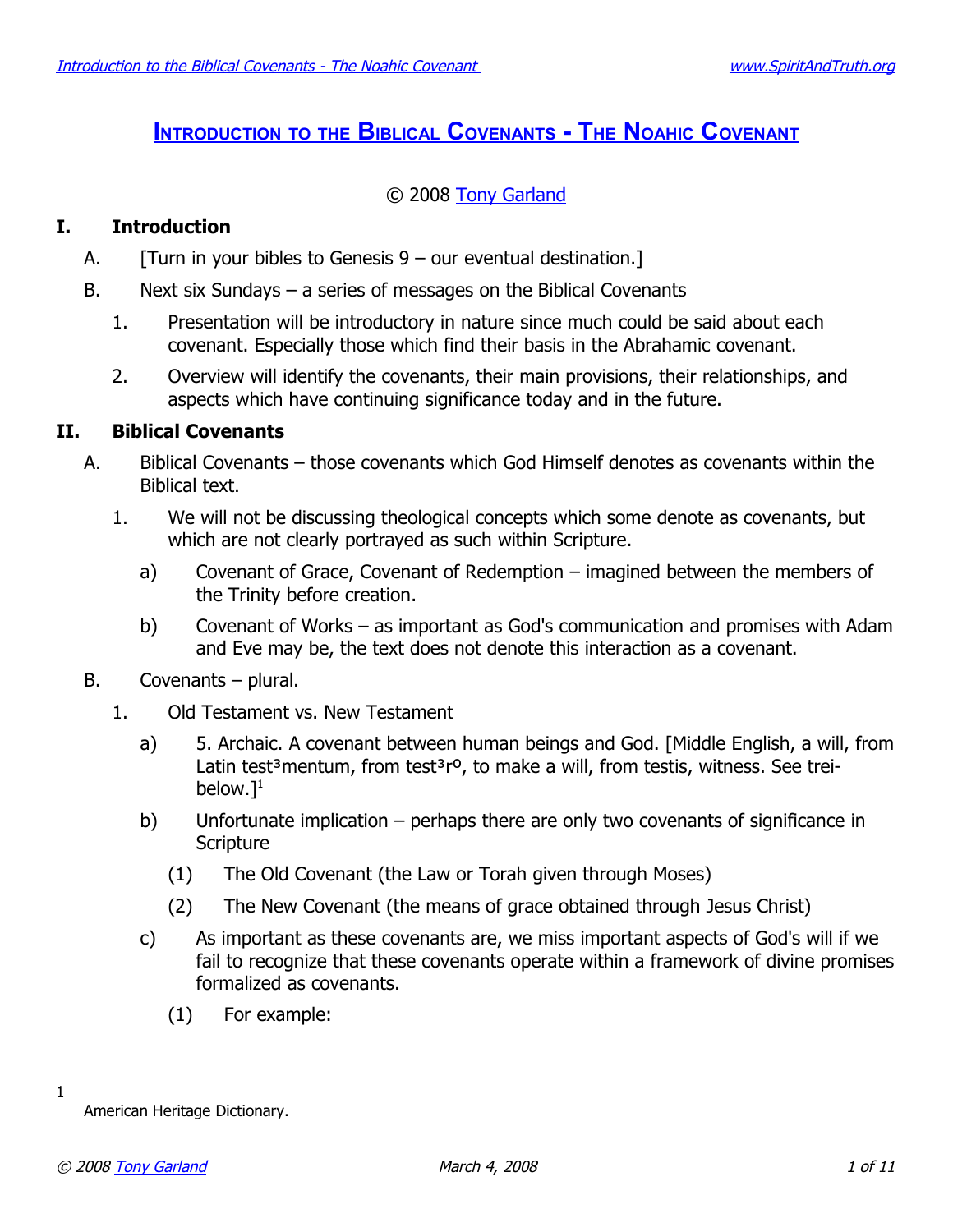- (a) Viewing the New Covenant simply in relation to the Old Covenant (Mosaic Law) is an oversimplification because the New Covenant is rooted in promises originally given to Abraham and formalized as the Abrahamic Covenant.
- (b) When we see the New Covenant in light of the Abrahamic Covenant, we begin to realize additional relationships between the New Covenant and other developments arising from the promises to Abraham, such as the promise of a Davidic ruler and blessing for all the peoples of the earth.
- 2. Beyond the "Old Covenant" (Mosaic Law) which was broken and replaced by the New Covenant, other covenants remain relevant.
- 3. In Romans, when clarifying Israel's continued significance in the plan of God, Paul states:
	- a) For I could wish that I myself were accursed from Christ for my brethren, my countrymen according to the flesh, who are Israelites, to whom [pertain] the adoption, the glory, the covenants, the giving of the law, the service [of God], and the promises; (Rom. 9:3-4 NKJV)
- 4. When describing the relationship of Gentiles prior to being joined into "one new man" with believing Jews, Paul told the Ephesian church:
	- a) Therefore remember that you, once Gentiles in the flesh--who are called Uncircumcision by what is called the Circumcision made in the flesh by hands-- that at that time you were without Christ, being aliens from the commonwealth of Israel and strangers from the covenants of promise, having no hope and without God in the world. (Eph 2:11-12 NKJV)
- 5. If we are now no longer aliens from "the covenants of promise," and these covenants are still said to be the nation of Israel's, then it becomes important for us to understand more about them and the nature of our connection with them.
- C. Major Covenants
	- 1. The covenants we will be discussing include:
		- a) Covenant with Noah after the global flood.
		- b) Abrahamic Covenant which becomes the unconditional basis of other covenants
		- c) Mosaic Covenant associated with the giving of the law to Israel at Mt. Sinai.
		- d) Land Covenant the "Promised Land" given to Israel.
		- e) Davidic Covenant a ruling throne and King in the line of David.
		- f) New Covenant the basis of our salvation.
	- 2. There are additional minor covenants which will not be our focus.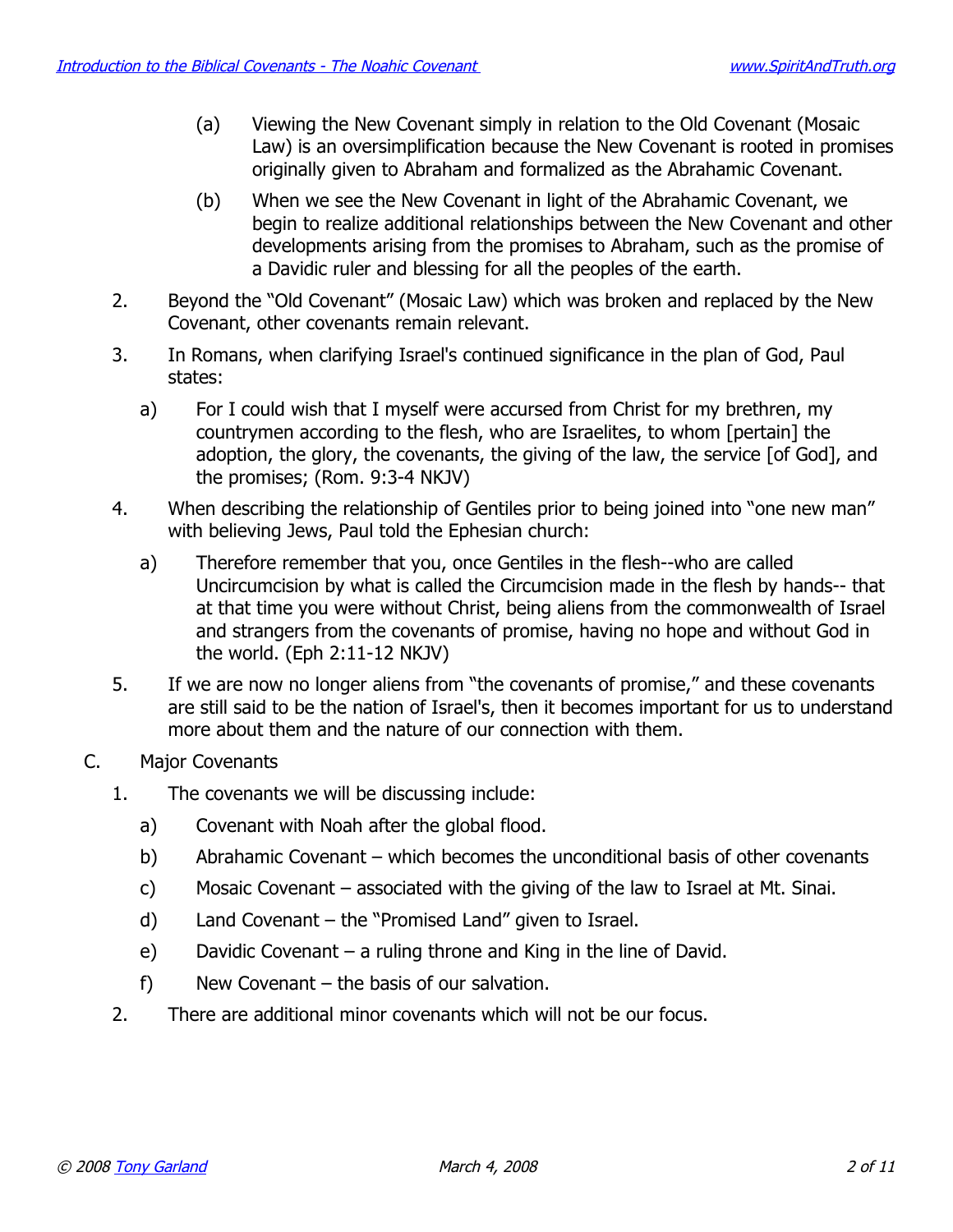#### **III. Significance Today**

- A. Why are these covenants of significance today?
- B. Unfulfilled Promises
	- 1. In our overview of the covenants, we'll see they include promises which have not yet been fulfilled.
	- 2. Unfulfilled aspects of the covenants serve as a basis for our expectations about God's work in the future which awaits fulfillment.
	- 3. A sober reminder that what God is doing is not "all about us".
	- 4. Guards against the tendency to assume He is through with working with certain people groups such as Israel or other nations.
	- 5. For example, in relation to the New Covenant:
		- a) Gentiles who are "in Christ" enjoy benefits of the New Covenant made with Israel.
		- b) Key aspects of the New Covenant have not yet come to pass and await future fulfillment by God.
- C. Unconditional Promises
	- 1. Although aspects of some of the covenants are stated in a conditional form conditioned upon the obedience of people—we'll see that the basis upon which a covenant with conditions is founded may itself be unconditional.
		- a) These covenants are sometimes referred to as "unilateral" covenants because, although failure by man to meet the conditions may forestall the promises, man's failure cannot annul or break the covenant.
			- (1) Example: Abrahamic covenant where Abram did not directly participate in the formal ratification of the covenant (Gen. 15:12).
		- b) As opposed to "bilateral" covenants where man's failure to meet the conditions of the covenant may cause the covenant to be 'broken.'
			- (1) Example: Mosaic covenant which was broken (De 29:25; 31:16,20; Isa 24:5; 33:8; Jer 11:10; 22:9; 31:32; Eze 16:59; 44:7; Ho 6:7; 8:1; Zec 11:10-11).
	- 2. Rather than assuming these promises have fallen by the wayside due to disobedience, we'll understand that a covenant may include unconditional promises whose enjoyment is conditional.
		- a) The question of whether a promise will come to pass is rooted entirely with the nature of God—the dependability of His pronouncements.
		- b) The question of when a promise will be enjoyed (be fulfilled) hinges on obedience to the conditions associated with the promise.
		- c) Not unlike a father who buys a car for his son.
			- (1) "I purchased the car. The car is yours."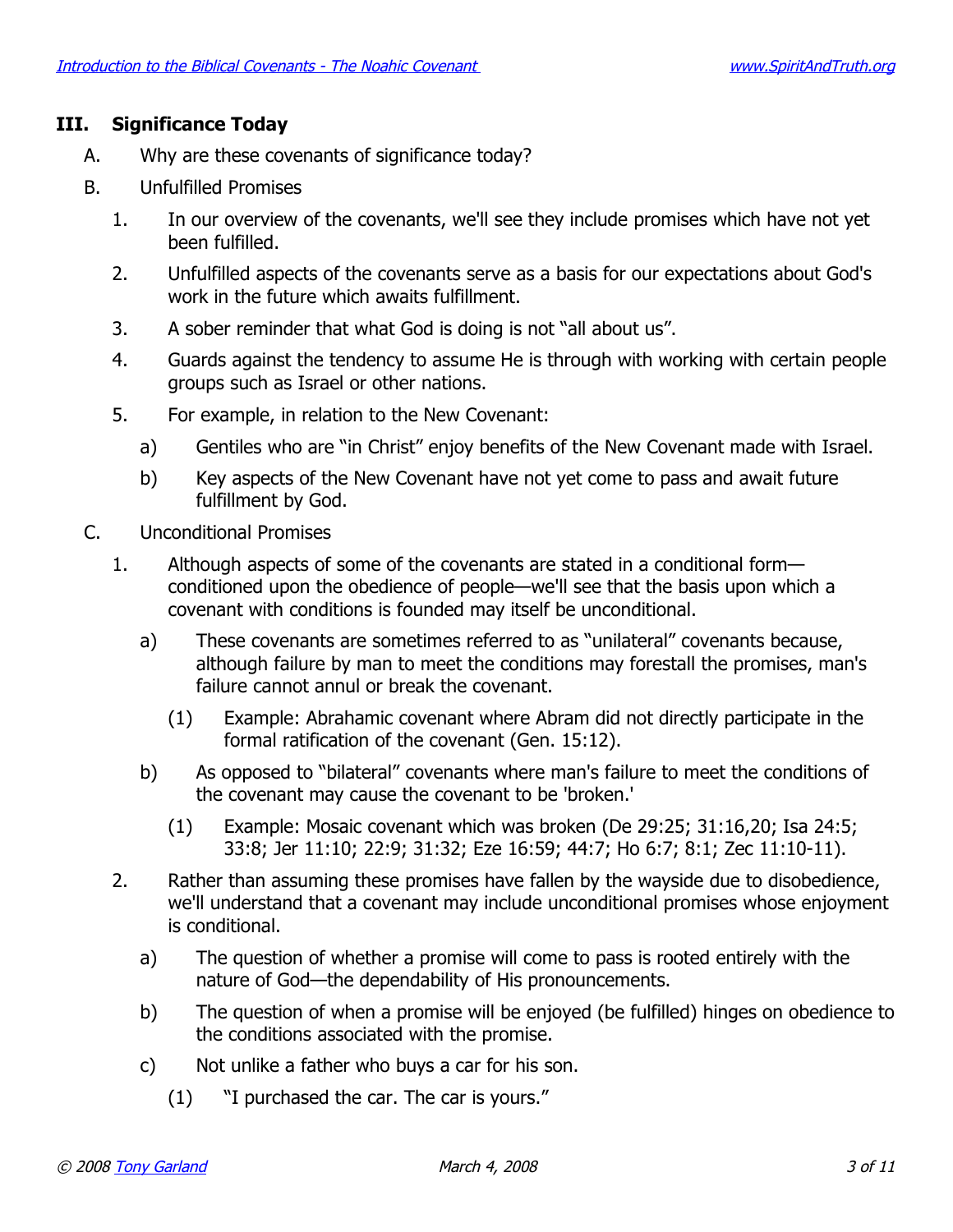- (2) "You can drive the car--I'll give you the keys--when you are obedient."
- (3) There is no question as to whose the car is and whether someone else will get it instead.
- 3. Covenants containing conditions for the enjoyment of the unconditional promises therein are often termed "unilateral" in that it is God's stated purpose to bring about their fulfillment promises themselves depend only upon the character of God

## **IV. The Nature of Language – Interpreting the Old Testament**

- A. Sufficiency of Language
	- 1. Unlike animals, God gave man the gift of language.
	- 2. The purpose of language is at least twofold:
		- a) God and man can communicate.
		- b) Man and man can communicate.
	- 3. Two key principles at the foundation of interpreting the Bible
		- a) FIRST PRINCIPLE: Language is sufficient for the purpose God intended it.
			- (1) Specifically: it is sufficient for God to communicate both His will and His promises to man.
				- (a) The Law God could not legitimately judge man by the law if language did not adequately communicate the law.
				- (b) The Gospel God could not legitimately grant salvation on the basis of the gospel message if language was not adequate to communicate how man obtains salvation in Christ.
			- (2) Extremely weighty matters between God and man hinge on the adequacy of the written text of the Scriptures to communicate God's intention.
		- b) SECOND PRINCIPLE: The understanding of the original recipients is key.
			- (1) The words of a promise given by Scripture are sufficient to convey God's intended meaning to the original recipients.
			- (2) The normal understanding of the original hearer in the target population is determinative in establishing the primary intention of God.
			- (3) God may choose to extend a promise: to enhance or bless beyond the original promise, but... and this is extremely important
				- (a) He is bound by the sufficiency of language and His perfect, truthful, character to uphold the basic understanding conveyed by the words.
- B. Keys to How to Interpret both Testaments
	- 1. Progressive revelation by God may clarify, enhance, broaden, or extend the limits of His original promises.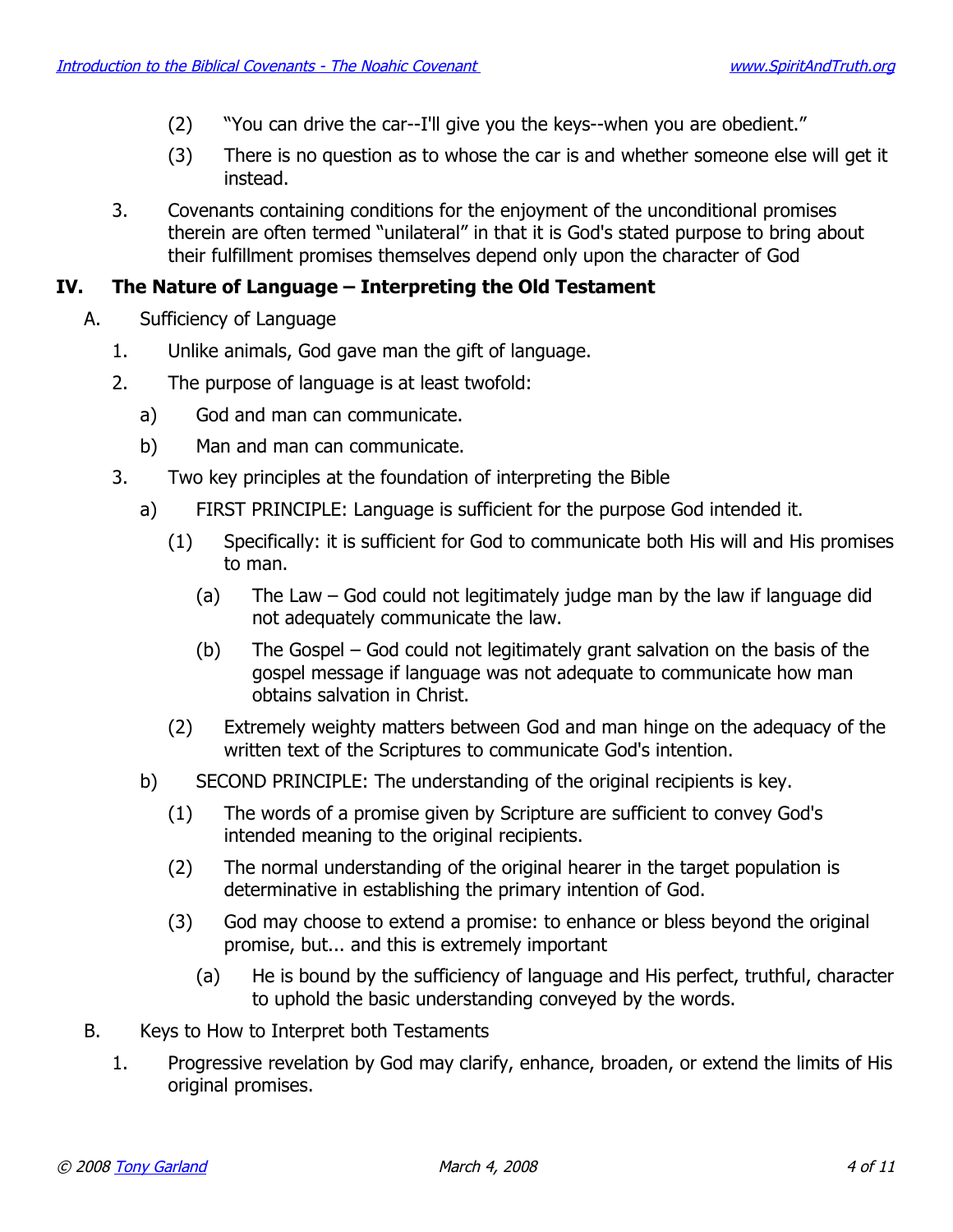- 2. Progressive revelation may not redefine, subvert, or reinterpret the understanding of promises as previously given to the original recipients.
- 3. The idea that we may use the New Testament as an "interpretive lens" to change the meaning of passages in the Old Testament is unacceptable.
	- a) If a promise were considered to be a boat, this is the equivalent of weighing the anchor—the meaning conveyed by God to the original recipients—and sailing away with the promise to a distant ocean never intended by God.
	- b) The ears, knowledge, heart, and understanding of the original recipients serves as a guard against abusing, reinterpreting, stealing, or otherwise hijacking what God has said.
- 4. The Proper Interpretation
	- a) Understand the promises in the ears of the original recipients. This establishes a baseline meaning and expectation in alignment with God's communication.
	- b) Progressive revelation may enrich the original promise by enhancing, extending, clarifying
	- c) Progressive revelation may not subvert, redefine, or reinterpret the meaning in the minds of the original recipients
- 5. The very character of God is at stake.
	- a) He is bound to fulfill His Word.
	- b) It cannot be made to mean something less or completely different at a subsequent date.
	- c) Otherwise, God's Word would be intentionally misleading and God's character is maligned.

## **V. What is a Covenant**

- A. A formalized contract
	- 1. A "covenant" is an agreement enacted between two parties in which one or both make promises under oath to perform or refrain from certain actions stipulated in advance.<sup>[2](#page-4-0)</sup>
	- 2. Often accompanied by signs, sacrifices, and a solemn oath that sealed the relationship with promises of blessing for keeping the covenant and curses for breaking it.
	- 3. The ancient precursor for what we might today consider a "legal contract."
- B. Isn't a promise good enough for God?
	- 1. God makes both promises and covenants.
	- 2. Covenants contain formal conditions and promises.
	- 3. The formal aspect of a covenant serves at least two purposes:

<span id="page-4-0"></span>David Noel Freedman, The Anchor Bible Dictionary, 1:1179 (New York: Doubleday, 1996, c1992).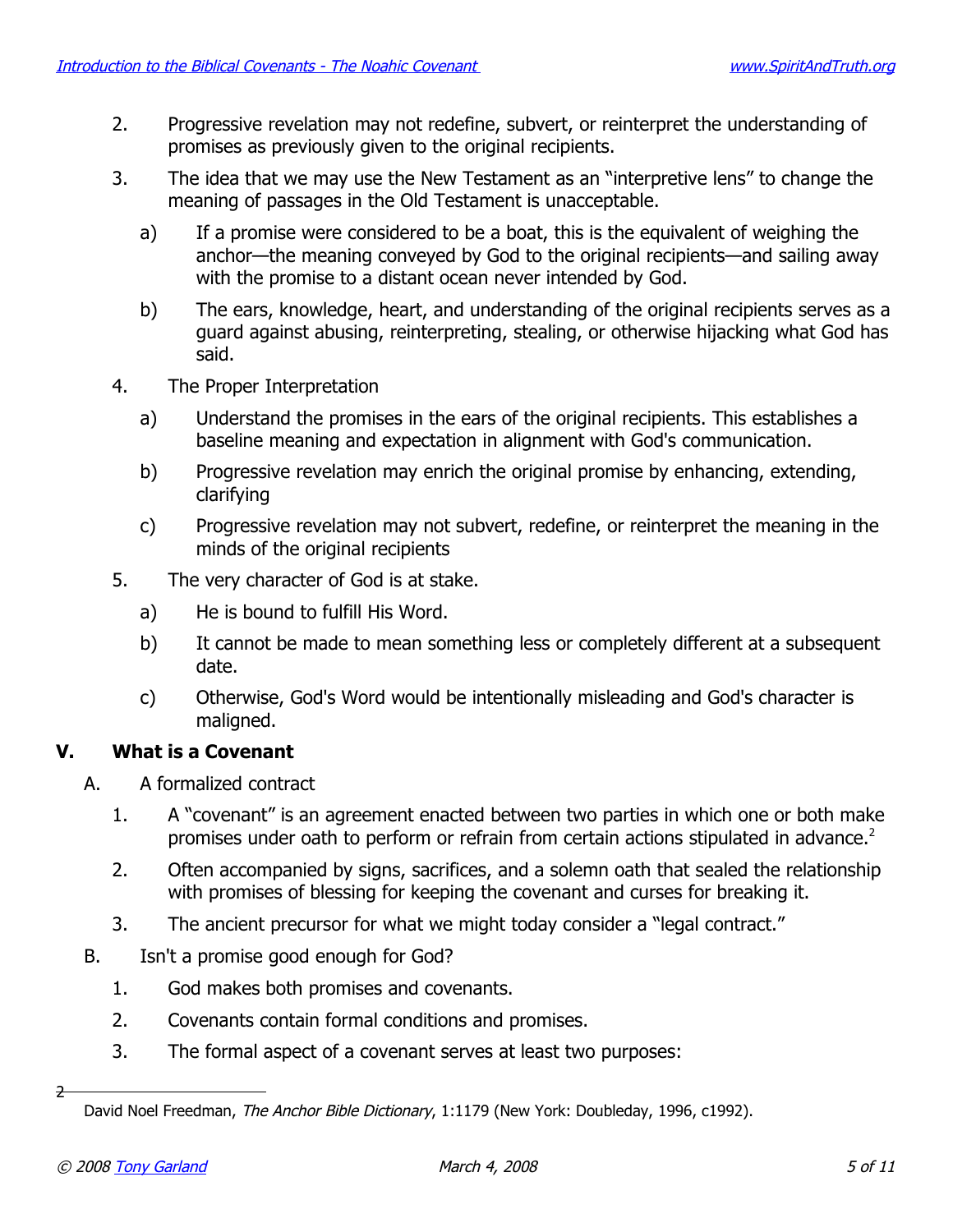- a) Where man is involved, a covenant provides a binding legal instrument to mitigate against his sinful tendency to fail to meet promises made.
- b) Since God cannot lie or violate His word, a promise is 100% sure and a covenant does not serve to bind His performance any more than a promise.
	- (1) Instead, a covenant serves to emphasize certain promises in the overall plan of God. It is God's way of saying, "Pay attention! This is important to Me!"
- c) The results of upholding or violating a covenant are generally heightened from what they would be for a promise not formalized as a covenant.
- C. Words for covenant  $(OT)$  [omit if time is short]
	- 1. Berith
		- a) B'nai B'rith (sons of the covenant) Jewish service organization.<sup>[3](#page-5-0)</sup>
		- b) Karat Berith "cut a covenant" referring to the custom of cutting animals in half where the covenanting parties pass between the divided parts.
			- (1) We will see a most interesting variation of this practice when we discuss God's covenant with Abraham (Gen. 15:17).
	- 2. Dabar (Haggai 2:5) [not discussed]

### **VI. Noahic Covenant**

- A. Gen. 6:18 First occurrence of the word "covenant" in the Biblical text.
	- 1. Ge 6:17-18 And behold, I Myself am bringing floodwaters on the earth, to destroy from under heaven all flesh in which is the breath of life; everything that is on the earth shall die. But I will establish My covenant with you; and you shall go into the ark—you, your sons, your wife, and your sons' wives with you.
	- 2. The covenant is established after the flood subsides and Noah's family and the animals disembark.
		- a) Noah builds an altar and offers a sacrifice of every clean animal and bird (Gen. 8:20).
			- (1) The first altar in history.
				- (a) Prior to the flood, the Garden of Eden, though guarded, was still on earth which is where God had chosen to manifest His presence. Now all trace of the place where man walked with God was gone.
			- (2) Each animal was incredibly valuable at this point in history. Noah offers from among "the best" -- the "first fruits" of the Ark.

<span id="page-5-0"></span>The oldest continually-operating Jewish service organization in the world, It was founded in New York City by Henry Jones and 11 others on October 13, 1843. [http://en.wikipedia.org/wiki/B'nai\_Brith]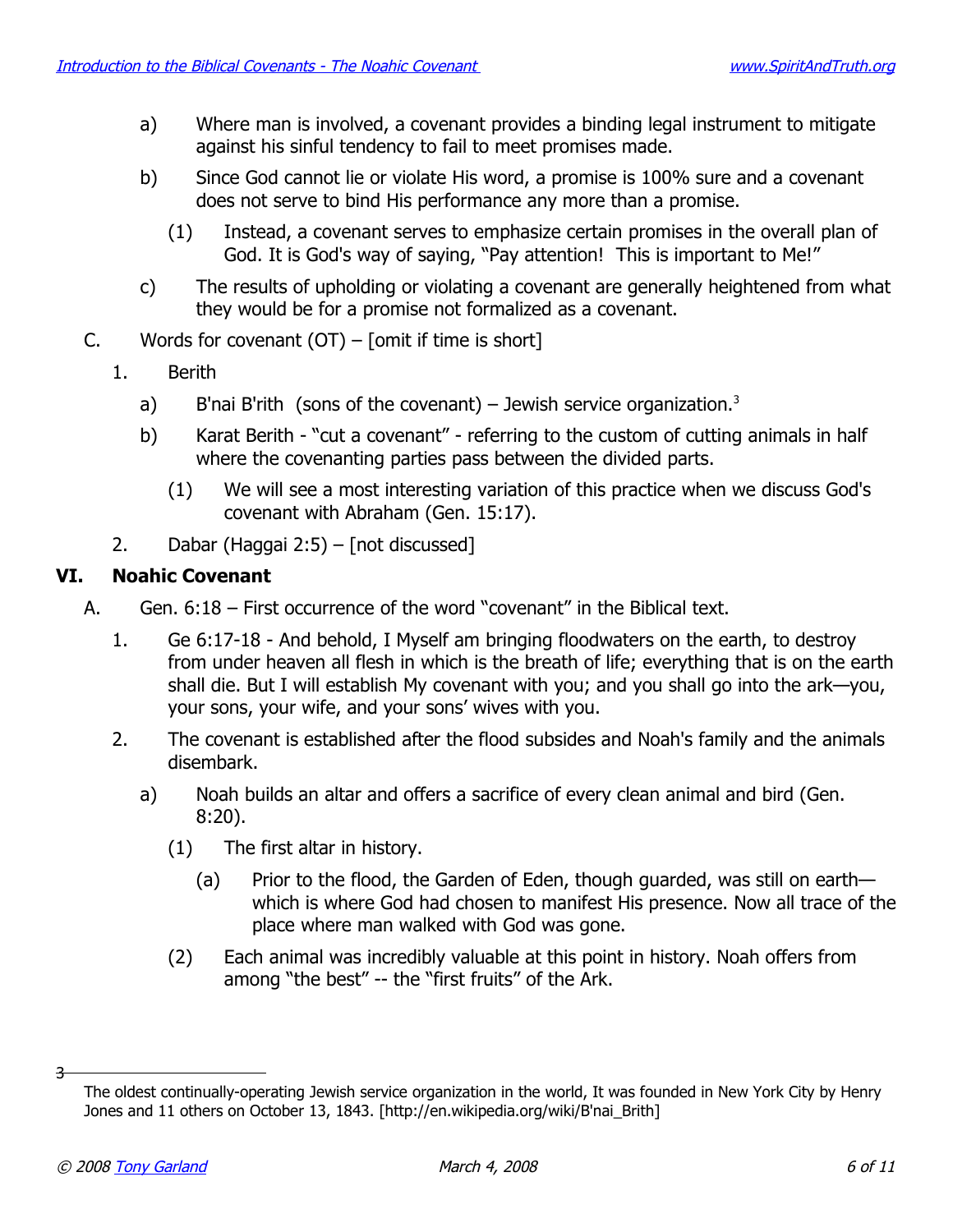b) Covenant formally concluded

Ge 9:9-17 - "And as for Me, behold, I establish My covenant with you and with your descendants after you, and with every living creature that is with you: the birds, the cattle, and every beast of the earth with you, of all that go out of the ark, every beast of the earth. Thus I establish My covenant with you: Never again shall all flesh be cut off by the waters of the flood; never again shall there be a flood to destroy the earth." And God said: "This is the sign of the covenant which I make between Me and you, and every living creature that is with you, for perpetual generations: I set My rainbow in the cloud, and it shall be for the sign of the covenant between Me and the earth. It shall be, when I bring a cloud over the earth, that the rainbow shall be seen in the cloud; and I will remember My covenant which is between Me and you and every living creature of all flesh; the waters shall never again become a flood to destroy all flesh. The rainbow shall be in the cloud, and I will look on it to remember the everlasting covenant between God and every living creature of all flesh that is on the earth." And God said to Noah, "This is the sign of the covenant which I have established between Me and all flesh that is on the earth."

- 3. Common elements of a covenant: 1) parties; 2) conditions; 3) a sign.
	- a) Parties to the covenant
		- (1) God
		- (2) Noah
		- (3) Noah's descendants—which includes you and I
		- (4) every living creature
- 4. Conditions:
	- a) If the conditions also include statements made from Noah's altar sacrifice in Gen. 8:20.
		- (1) Never again curse the ground for man's sake (cf. Gen. 3:17).
			- (a) The ground was cursed as a result of Adam's disobedience resulting in much greater effort required to produce edible crops.
			- (b) The earth had undergone a water-baptism related in some way to the curse on the ground. This can also be seen in the name given to Noah by his father:
				- i) Ge 5:29 And he called his name Noah, saying, "This one will comfort us concerning our work and the toil of our hands, because of the ground which the Lord has cursed."
					- a) Narrative links important actions with Noah's name due to a shared Hebrew root:
						- [1] When the "ark rested" on the mountains of Ararat (Gen. 8:4).
						- [2] "Soothing aroma" of Noah's burnt offering (Gen. 8:21).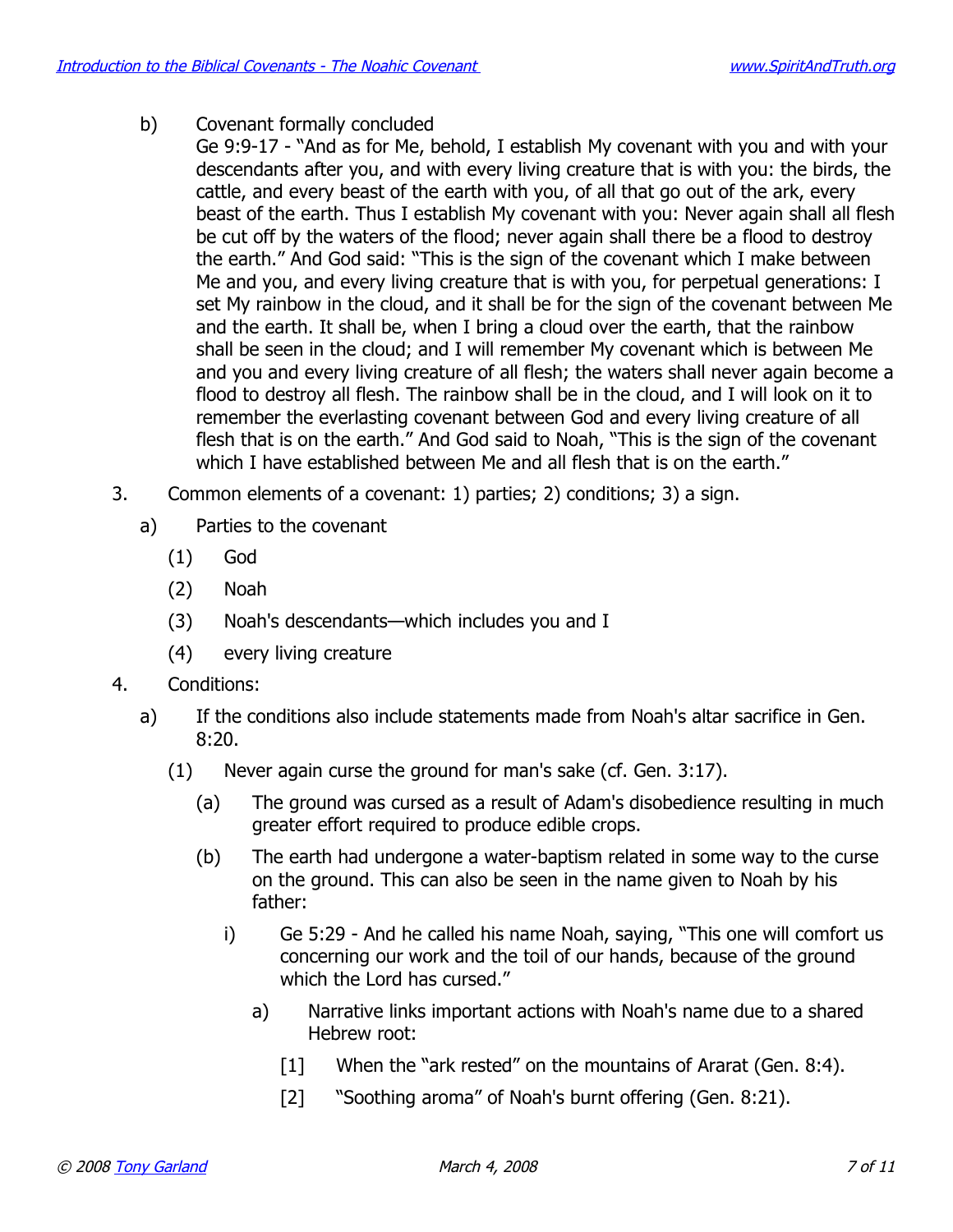- (c) This may also provide additional insight as to why Cain's offering of the "fruit of the ground" was not respected by God (Gen. 4:3-5), whereas much later, after the flood, God commands Israel to offer grain and fruit.
- (d) Whatever the beneficial aspects of the flood in relation to Noah's offering, we know from Romans that the whole creation still labors under the bondage of corruption (Rom. 8:21-22).
- (2) Continuation of the seasons without interruption (Gen. 8:22).
	- (a) Critical for raising crops for food.
- (3) Fear of man by beasts (Gen. 9:2).
- (4) Man commanded to repopulate the earth.
- (5) And end to vegetarianism, man now permitted to eat animals (Gen. 9:3 cf. Gen. 1:30).
	- (a) Prohibition on eating blood. Blood is here equated with "life," in recognition of its importance to living beings and its special atoning qualities.
		- i) 'For the life of the flesh [is] in the blood, and I have given it to you upon the altar to make atonement for your souls; for it [is] the blood [that] makes atonement for the soul.' (Le 17:11 NKJV)
- (6) Dominion/stewardship over the animal kingdom.
- (7) Capital punishment (Gen. 9:5-6)
	- (a) The establishment of human government: "Whoever sheds man's blood, by man his blood shall be shed."
	- (b) Cain did not undergo capital punishment at the time of his murder of Abel (Gen. 4:10-15).
	- (c) Man is allowed to kill animals, but neither animals or man is allowed to kill man.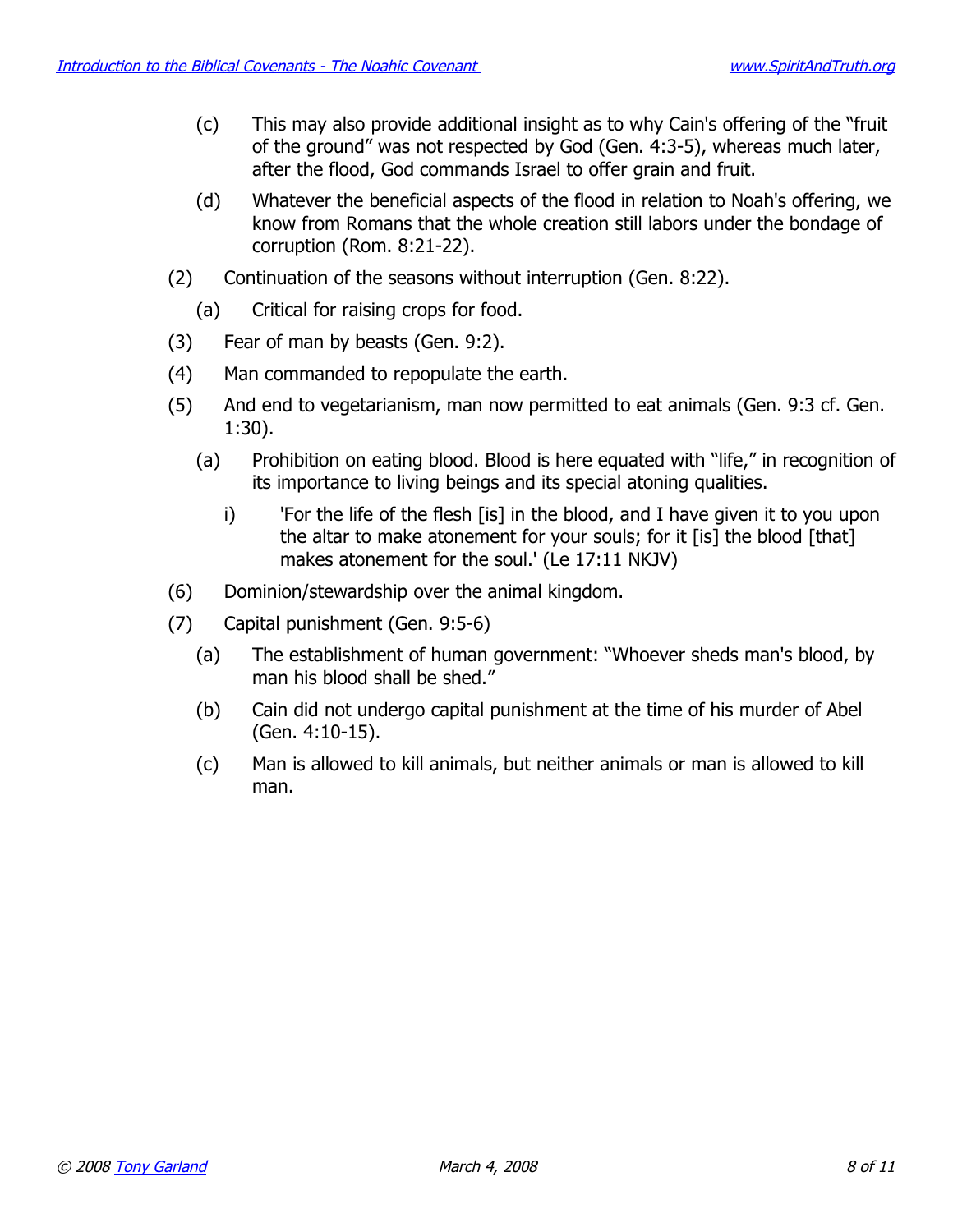- i) The basis for capital punishment: Man is not part of the "animal kingdom" as evolutionists suppose. He is uniquely created in the image of God.
- ii) Deny this truth and "legal monkey business" is the result [1999 article] - Campaigners who want four great ape species to be given legal rights believe they may be on the verge of victory. The four species are chimpanzees, bonobos (a pygmy chimp), orangutans and gorillas.... [I]f a new animal welfare bill in New Zealand is drafted to include a clause to do just that. The law would then make the great apes the first nonhuman species to enjoy individual, fundamental rights. Enforceable in law, they would include the right to life, the right not to suffer cruel or degrading treatment, and the right not to take part in most experiments. The bill could soon become law and could set a precedent for other countries. [Advocates argue] partly from the genetic similarities between the great apes and human beings - chimps and humans share 98.5% of their DNA. But it also says all four species have some "indicators of human hood" - intelligence, deep emotions, some linguistic ability, and selfawareness.... Dr Jane Goodall explains why she supports the Great Ape Project "The genetic similarity means we have a special kinship with the great apes, we share an evolutionary path." ...Dr Goodall adds: "One has to make a start to break the arrogant perception that most people have that we are totally different." If you deny rights to apes, [advocates] argue then logically you should withhold them from mentally-disabled human beings.<sup>[4](#page-8-0)</sup>
	- a) One wonders about the potential of a future court case involving a primate where the local zoo serves as a source for "suitable peers" for the jury.
	- b) The idea of extending certain legal rights to animals is sound: based on our accountability to exercise Godly dominion over the animal kingdom. But to extend "human rights" or designate apes as "persons" is evidence of confusion in the extreme and just the type of fruit that can be expected when, as a culture, we reject Biblical truth.
- b) While the earth remains: never again shall all flesh be destroyed by a flood.
	- (1) Next judgment and cleansing of the earth will be by fire
		- (a) 2 Pe 3:5-7 For this they willfully forget: that by the word of God the heavens were of old, and the earth standing out of water and in the water, by which the world that then existed perished, being flooded with water. But the heavens and the earth which are now preserved by the same word, are reserved for fire until the day of judgment and perdition of ungodly men.

<span id="page-8-0"></span><sup>[</sup>http://news.bbc.co.uk/1/hi/sci/tech/277031.stm]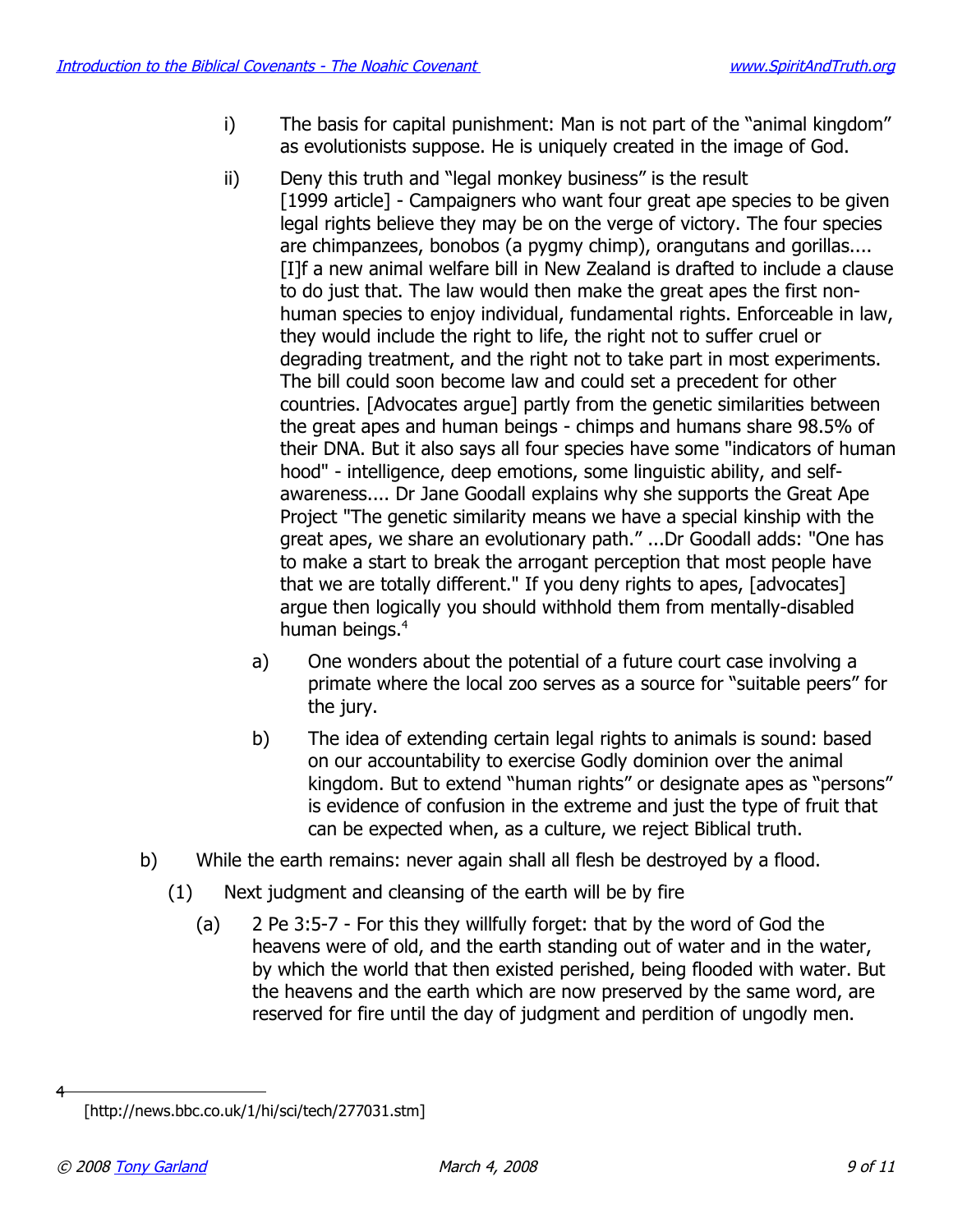- (2) Incidentally, if Noah's flood is localized as some try to do, then God has broken this covenant on numerous occasions when animals have perished in a local flood.
- 5. Sign:
	- a) Rainbow as a reminder to God (Gen.  $9:13-16$ ).
	- b) Scripture does not say, but it may well be that the first time that a rainbow ever appeared was at the end of the flood, when the windows of heaven were being stopped and the sun reappeared.
		- (1) Gen. 2:5-6 ... the Lord God had not caused it to rain on the earth, ... but a mist went up from the earth and watered the whole face of the ground.
		- (2) The bow is now "put away," hung in place by the clouds, suggesting that the "battle," the storm, is over. <sup>[5](#page-9-0)</sup>
		- (3) The rainbow appears in several other places in association with God's pending judgment, as if to indicate his remembrance that future judgment will come by a different means.
- 6. Summary Relevance of Noah's Covenant Today
	- a) Government the establishment of human legal system enforcing capital punishment – is God-ordained and based in God's covenant with Noah and his offspring, the entire human race.
		- (1) Human rights are unique from animal rights.
			- (a) Only man is created in the image of God.
			- (b) Man has dominion over animals and may kill them for food. Extreme forms of animal rights activism are completely out of step with the Bible.
	- b) The rainbow, far from being a modern symbol of diversity which embraces unnatural sexual relations<sup>[6](#page-9-1)</sup>, is a frequent reminder—both to God and man--of God's manifest grace.
		- (1) "Although the imagination of man's heart is evil from his youth," God holds back from destroying evil men from the face of the earth as He did during the flood.
		- (2) Every rainbow is a reminder of this period of grace, an ongoing merciful period of opportunity, during which sinners may turn to God before final judgment falls.
		- (3) As the Apostle Peter wrote, nearly 2,000 years ago:

<span id="page-9-0"></span>John F. Walvoord, Roy B. Zuck and Dallas Theological Seminary, The Bible Knowledge Commentary : An Exposition of 6 the Scriptures, 1:40 (Wheaton, IL: Victor Books, 1983-c1985).

<span id="page-9-1"></span>The rainbow flag, sometimes called 'the freedom flag', was popularized as a symbol of lesbian, gay, bisexual and trans gender (LGBT) pride and diversity by San Francisco artist Gilbert Baker in 1978. The different colours symbolize diversity in the gay community, and the flag is used predominantly at gay pride events and in gay villages worldwide in various forms including banners, clothing and jewelry. [http://en.wikipedia.org/wiki/Rainbow\_flag]